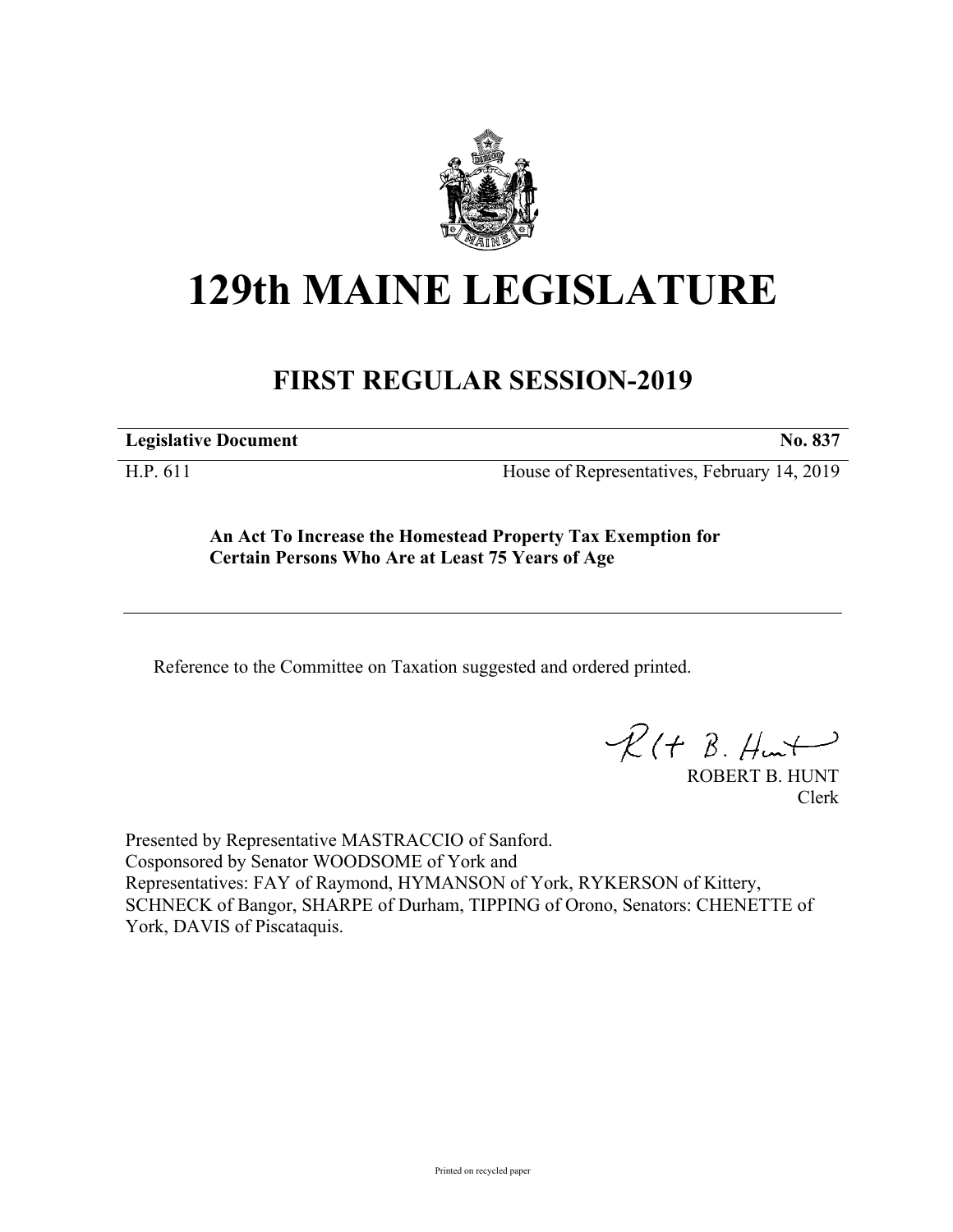- **Be it enacted by the People of the State of Maine as follows:**
- **Sec. 1. 36 MRSA §683, sub-§1-C** is enacted to read:

 **1-C. Additional senior exemption.** For property tax years beginning on or after April 1, 2020, a homestead that is eligible for an exemption under subsections 1 and 1-B is eligible for an additional exemption of \$30,000 of the just value of the homestead if at least one of the applicants is 75 years of age or older and has claimed the homestead as a permanent residence for 10 or more years. If a taxpayer claiming the additional exemption under this subsection dies, the taxpayer's surviving spouse may continue to claim the exemption notwithstanding the age and length of residency requirements in this subsection so long as the homestead remains the surviving spouse's permanent residence.

 **Sec. 2. 36 MRSA §683, sub-§§3 and 4,** as amended by PL 2017, c. 284, Pt. G, §1, are further amended to read:

 **3. Effect on state valuation.** For property tax years beginning before April 1, 2018, 50% of the just value of all the homestead exemptions under this subchapter must be included in the annual determination of state valuation under sections 208 and 305. For property tax years beginning on or after April 1, 2018, 62.5% of the just value of all the 17 homestead exemptions under this subchapter subsections 1 and 1-B must be included in the annual determination of state valuation under sections 208 and 305. For property tax years beginning on or after April 1, 2020, 100% of the just value of all the homestead exemptions under subsection 1-C must be included in the annual determination of state valuation under sections 208 and 305.

 **4. Property tax rate.** For property tax years beginning before April 1, 2018, 50% of the just value of all the homestead exemptions under this subchapter must be included in the total municipal valuation used to determine the municipal tax rate. For property tax years beginning on or after April 1, 2018, 62.5% of the just value of all the homestead exemptions under this subchapter subsections 1 and 1-B must be included in the total municipal valuation used to determine the municipal tax rate. For property tax years beginning on or after April 1, 2020, 100% of the just value of all the homestead exemptions under subsection 1-C must be included in the total municipal valuation used to determine the municipal tax rate. The municipal tax rate as finally determined may be applied to only the taxable portion of each homestead qualified for that tax year.

 **Sec. 3. 36 MRSA §683, sub-§5,** as amended by PL 2015, c. 267, Pt. J, §3, is further amended to read:

 **5. Determination of exemption for cooperative housing corporation.** A cooperative housing corporation may apply for an exemption under this subchapter to be applied against the valuation of property of the corporation that is occupied by qualifying shareholders. The application must include a list of all qualifying shareholders and must be updated annually to reflect changes in the ownership, age and residency status and duration of qualifying shareholders. The exemption is equal to the amounts specified in subsections 1 and 1-B multiplied by the number of to 1-C applicable to units in the cooperative property occupied by qualifying shareholders. A cooperative housing